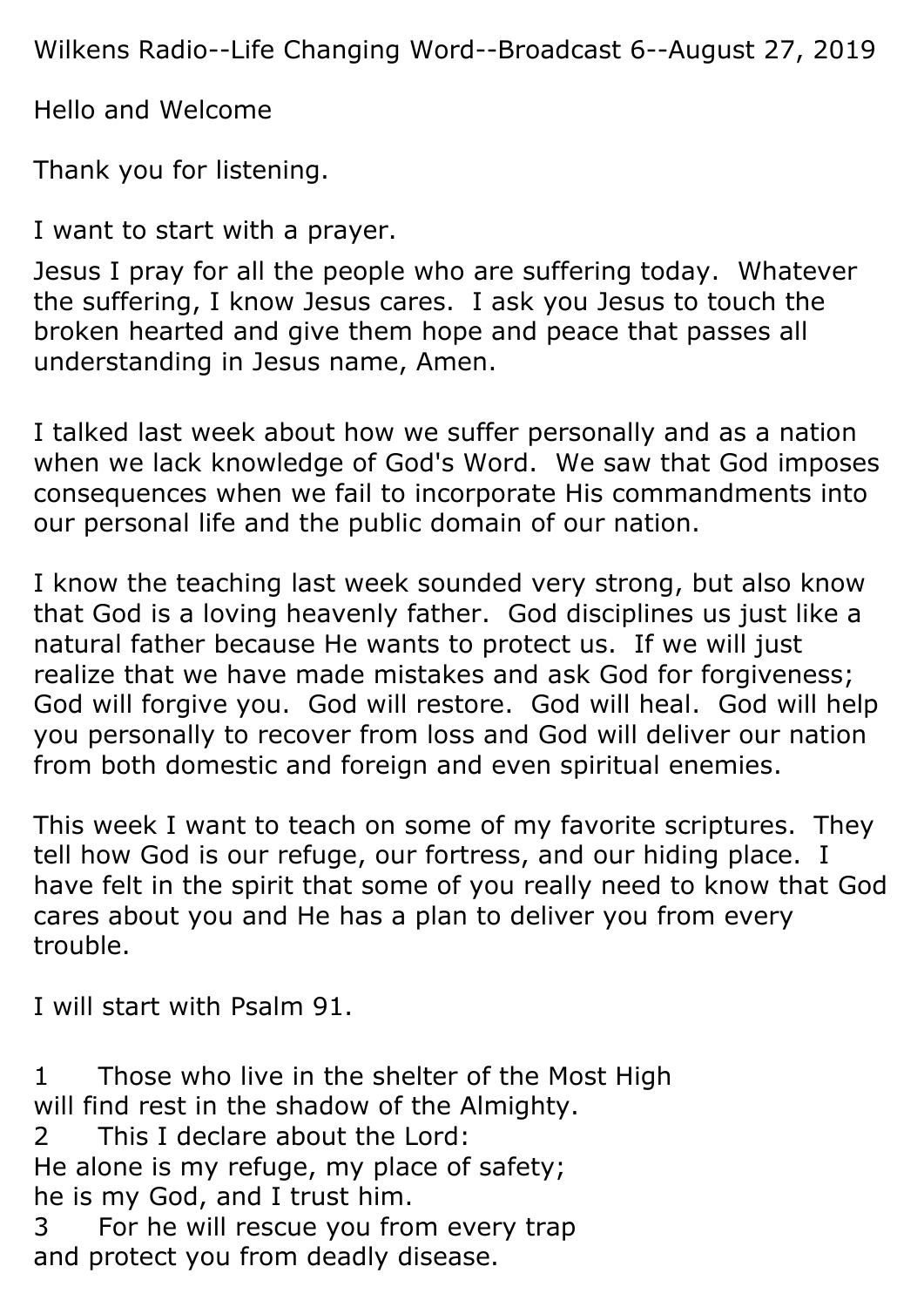4 He will cover you with his feathers. He will shelter you with his wings. His faithful promises are your armor and protection. 5 Do not be afraid of the terrors of the night, nor the arrow that flies in the day. 6 Do not dread the disease that stalks in darkness, nor the disaster that strikes at midday. 7 Though a thousand fall at your side, though ten thousand are dying around you, these evils will not touch you. 8 Just open your eyes, and see how the wicked are punished. 9 If you make the Lord your refuge, if you make the Most High your shelter, 10 no evil will conquer you; no plague will come near your home. 11 For he will order his angels to protect you wherever you go. 12 They will hold you up with their hands so you won't even hurt your foot on a stone. 13 You will trample upon lions and cobras; you will crush fierce lions and serpents under your feet! 14 The Lord says, "I will rescue those who love me. I will protect those who trust in my name. 15 When they call on me, I will answer; I will be with them in trouble. I will rescue and honor them. 16 I will reward them with a long life and give them my salvation." Now look at PSALM 17

1 O Lord, hear my plea for justice. Listen to my cry for help. Pay attention to my prayer, for it comes from honest lips. 2 Declare me innocent, for you see those who do right. 3 You have tested my thoughts and examined my heart in the night.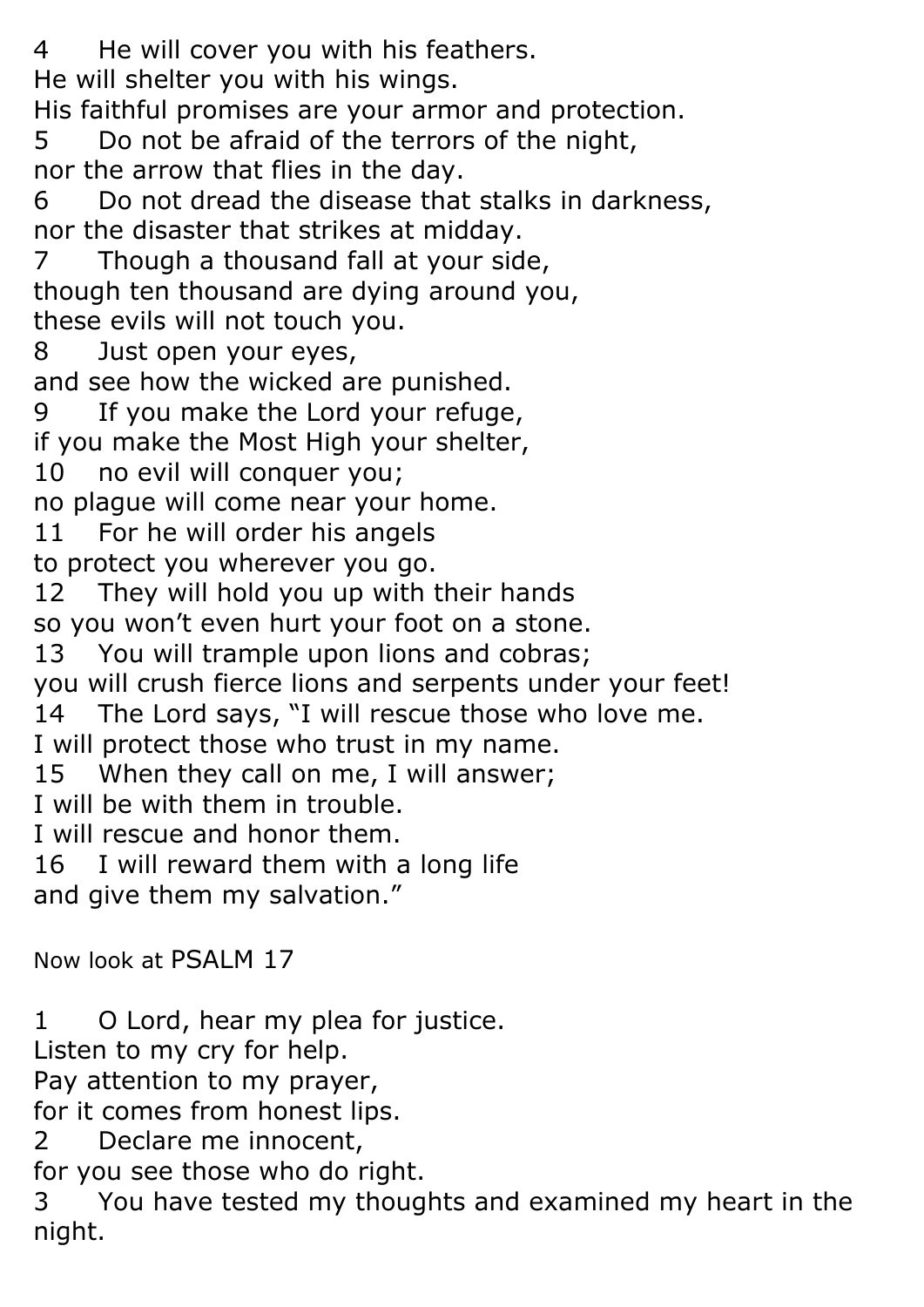You have scrutinized me and found nothing wrong.

I am determined not to sin in what I say.

4 I have followed your commands,

which keep me from following cruel and evil people.

5 My steps have stayed on your path;

I have not wavered from following you.

6 I am praying to you because I know you will answer, O God. Bend down and listen as I pray.

7 Show me your unfailing love in wonderful ways.

By your mighty power you rescue

those who seek refuge from their enemies.

8 Guard me as you would guard your own eyes.\* Hide me in the shadow of your wings.

9 Protect me from wicked people who attack me, from murderous enemies who surround me.

10 They are without pity.

Listen to their boasting!

11 They track me down and surround me,

watching for the chance to throw me to the ground.

12 They are like hungry lions, eager to tear me apart like young lions hiding in ambush.

13 Arise, O Lord!

Stand against them, and bring them to their knees! Rescue me from the wicked with your sword!

14 By the power of your hand, O Lord,

destroy those who look to this world for their reward.

But satisfy the hunger of your treasured ones.

May their children have plenty,

leaving an inheritance for their descendants.

15 Because I am righteous, I will see you.

When I awake, I will see you face to face and be satisfied.

Finally let's read PSALM 27

1 The Lord is my light and my salvation—

so why should I be afraid?

The Lord is my fortress, protecting me from danger, so why should I tremble?

2 When evil people come to devour me,

when my enemies and foes attack me,

they will stumble and fall.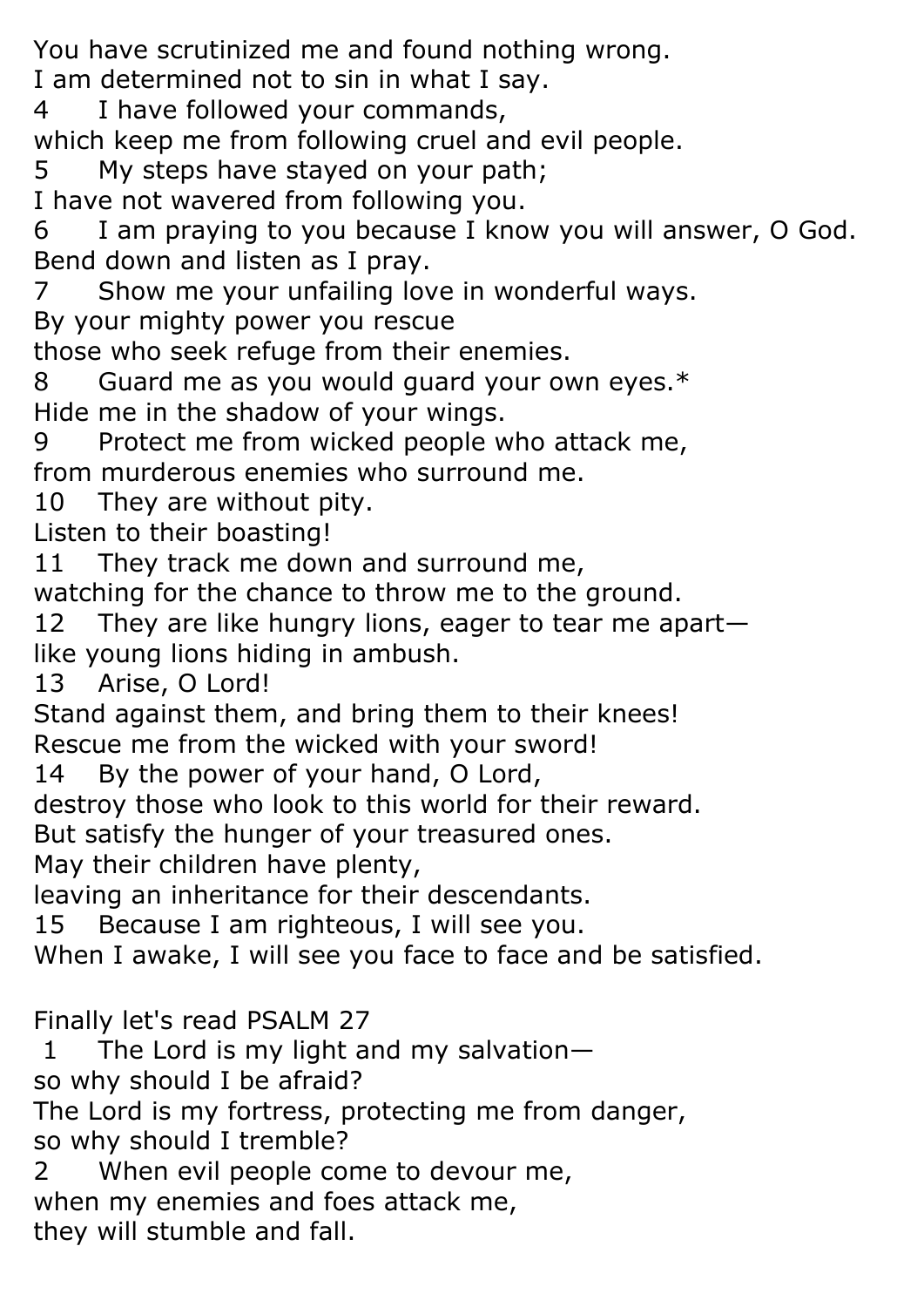3 Though a mighty army surrounds me, my heart will not be afraid. Even if I am attacked, I will remain confident. 4 The one thing I ask of the Lord the thing I seek most is to live in the house of the Lord all the days of my life, delighting in the Lord's perfections and meditating in his Temple. 5 For he will conceal me there when troubles come; he will hide me in his sanctuary. He will place me out of reach on a high rock. 6 Then I will hold my head high above my enemies who surround me. At his sanctuary I will offer sacrifices with shouts of joy, singing and praising the Lord with music. 7 Hear me as I pray, O Lord. Be merciful and answer me! 8 My heart has heard you say, "Come and talk with me." And my heart responds, "Lord, I am coming." 9 Do not turn your back on me. Do not reject your servant in anger. You have always been my helper. Don't leave me now; don't abandon me, O God of my salvation! 10 Even if my father and mother abandon me, the Lord will hold me close. 11 Teach me how to live, O Lord. Lead me along the right path, for my enemies are waiting for me. 12 Do not let me fall into their hands. For they accuse me of things I've never done; with every breath they threaten me with violence. 13 Yet I am confident I will see the Lord's goodness while I am here in the land of the living. 14 Wait patiently for the Lord. Be brave and courageous. Yes, wait patiently for the Lord.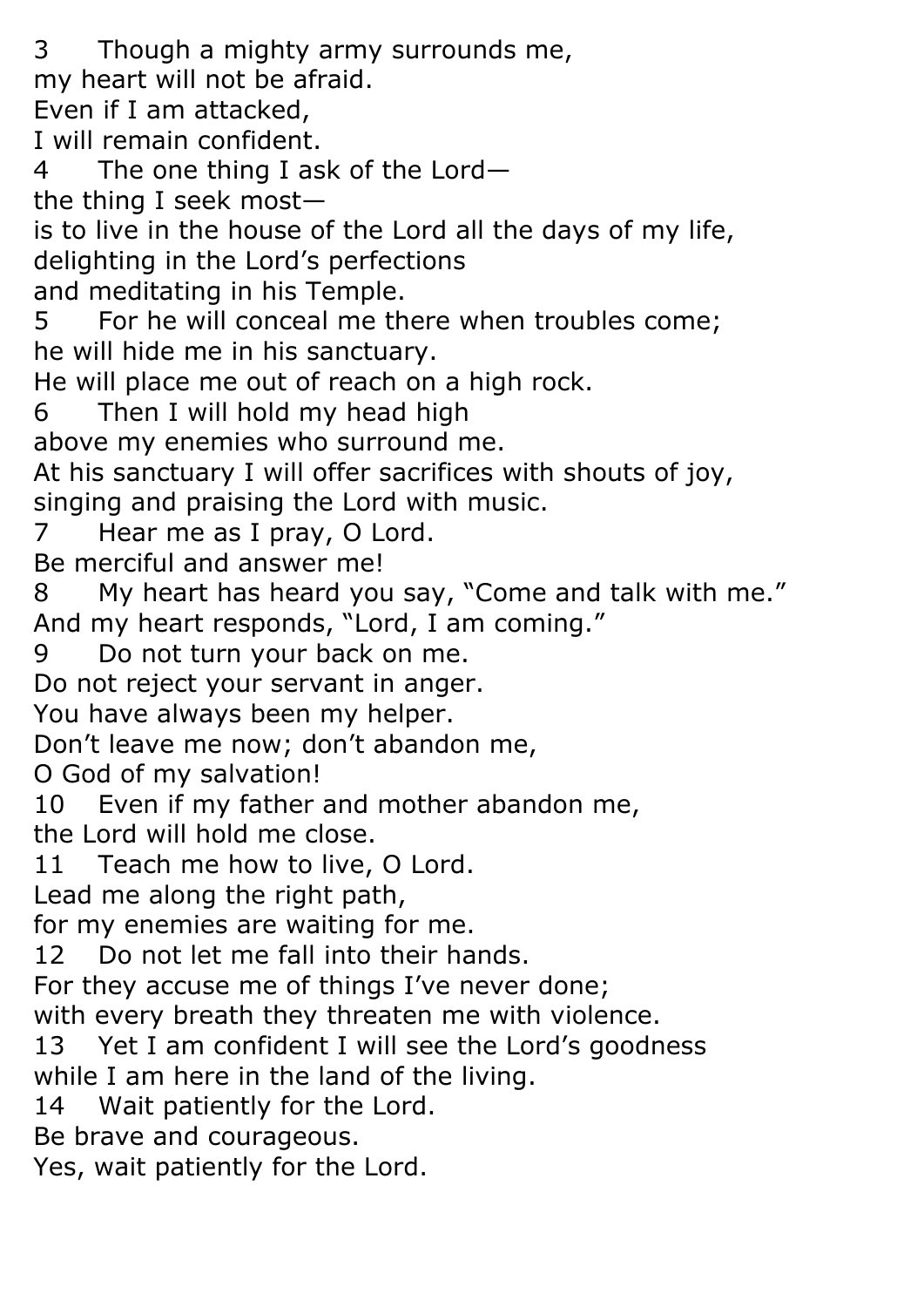Please continue to listen and send me your prayer requests.

I want to offer everyone the opportunity to pray and make Jesus their Lord and Savior. Jesus is the ONLY WAY to redeem your soul from sin. Repeat this prayer with me.

Jesus I confess I am a sinner. I humble myself and repent of my sins. Please forgive me. I believe You sacrificed your life and rose again from the dead to secure my salvation. Jesus come into my heart and be my Lord and Savior. In Jesus name, Amen.

Thank you and God bless you.